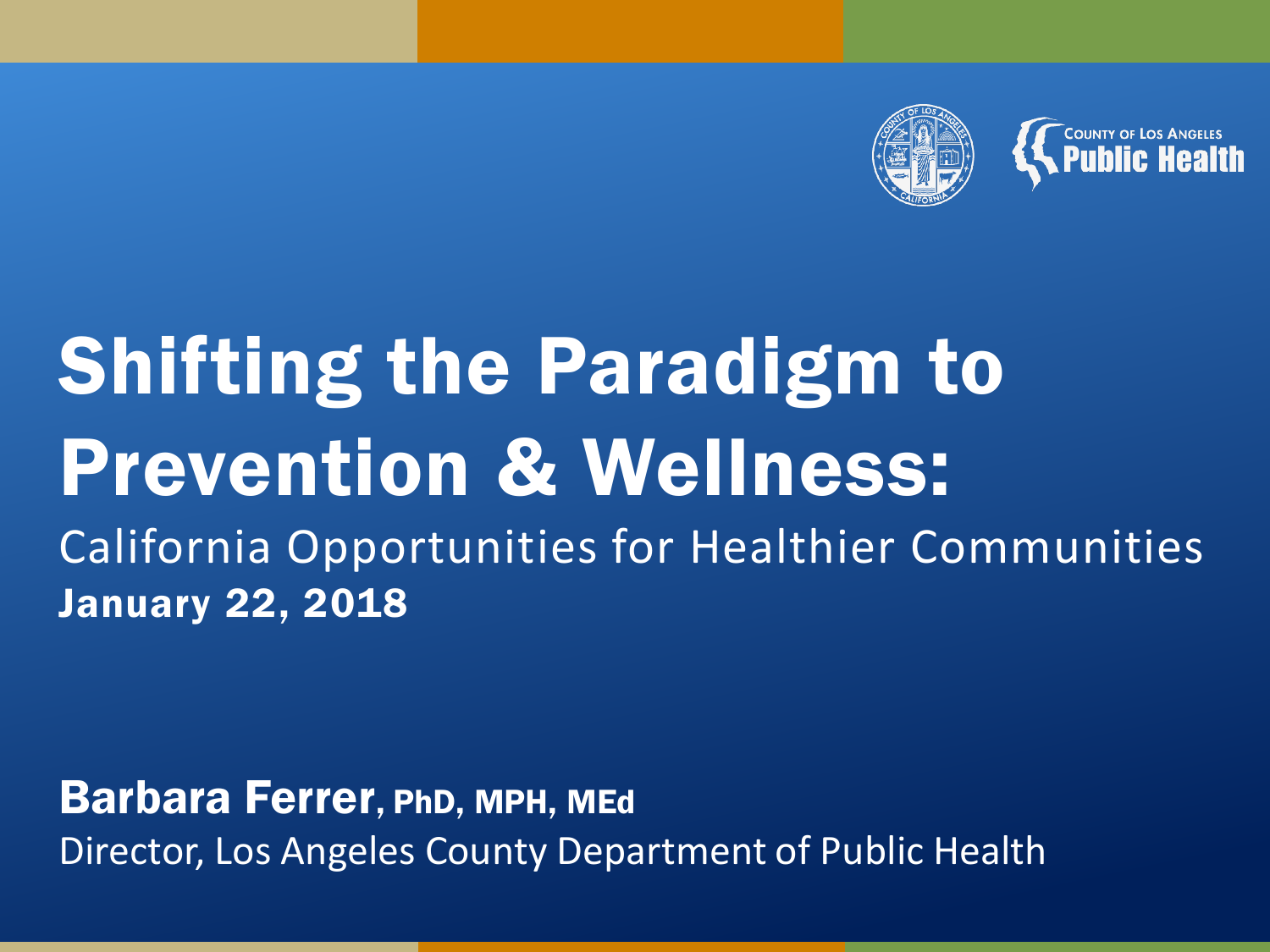### Factors that impact health outcomes

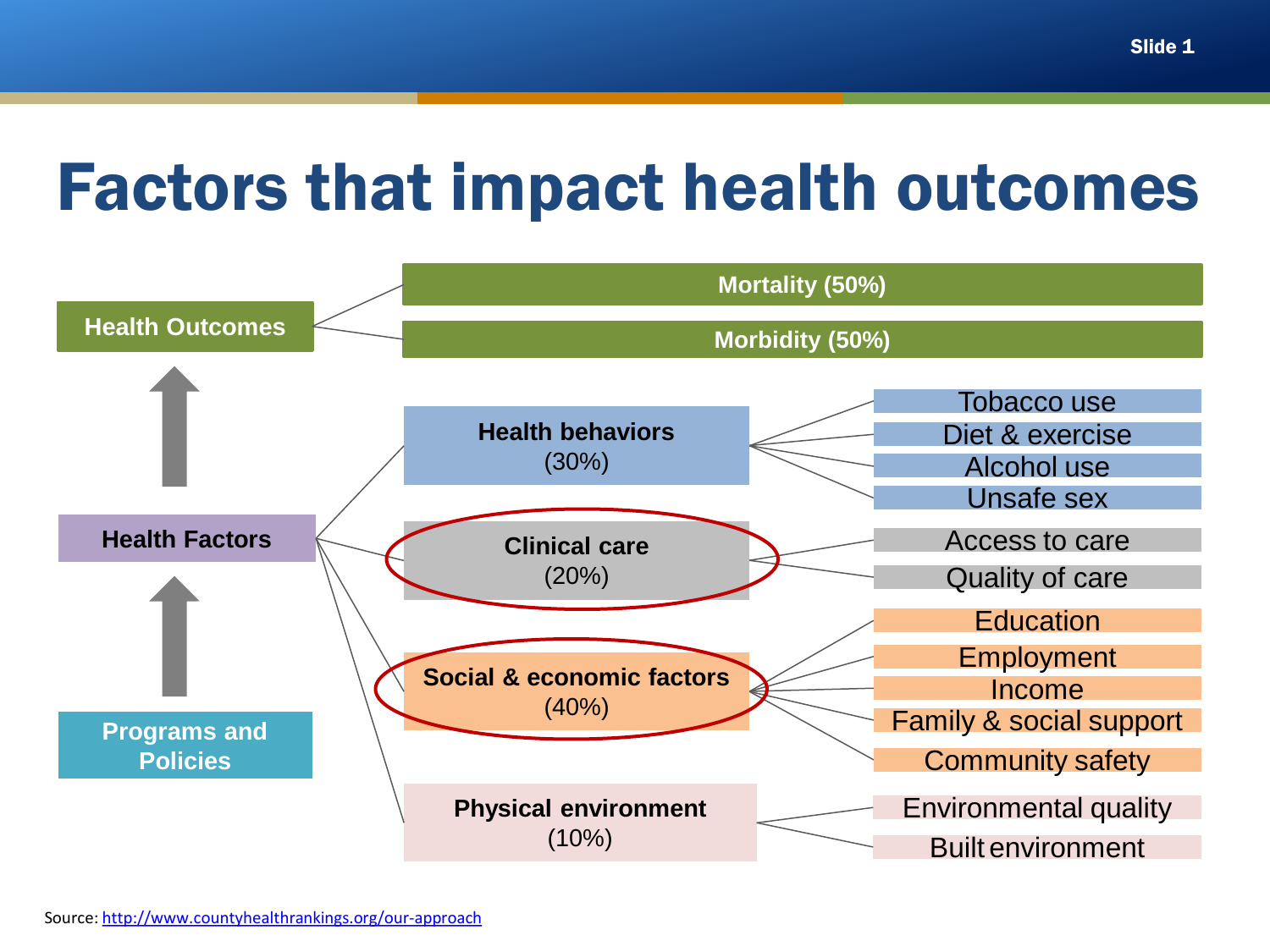What strategies work to improve health?



**Source:** Frieden, T.R. (2010). A framework for public health action: The health impact pyramid. *American Journal of Public Health*, 100 (4), 590-595. Retrieved from<http://www.ncbi.nlm.nih.gov/pmc/articles/PMC2836340/pdf/590.pdf>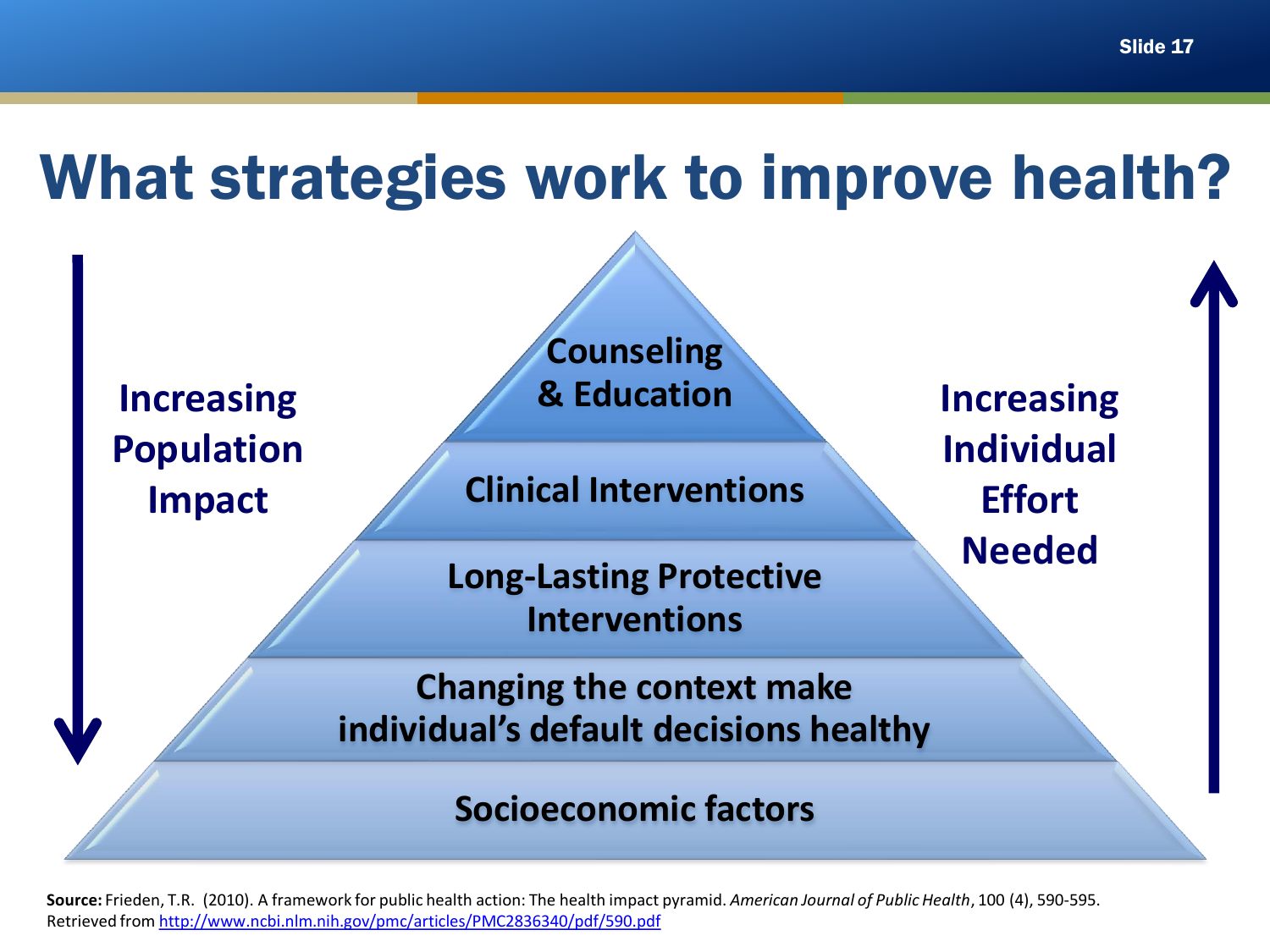### Costs and Consequences

- In 2010, healthcare expenditures for just the top 6 chronic conditions cost California an estimated \$98 billion dollars
	- Cardiovascular disease, cancer, asthma, arthritis, depression and diabetes
- State Budget's investments for Health and Human Services programs (\$155.7 billion total: \$37.4 billion General Fund and \$118.3 billion other funds)
	- 65% (\$101.5 billion) for Medi-Cal services
	- 2% (\$3.2 billion) for Public Health budget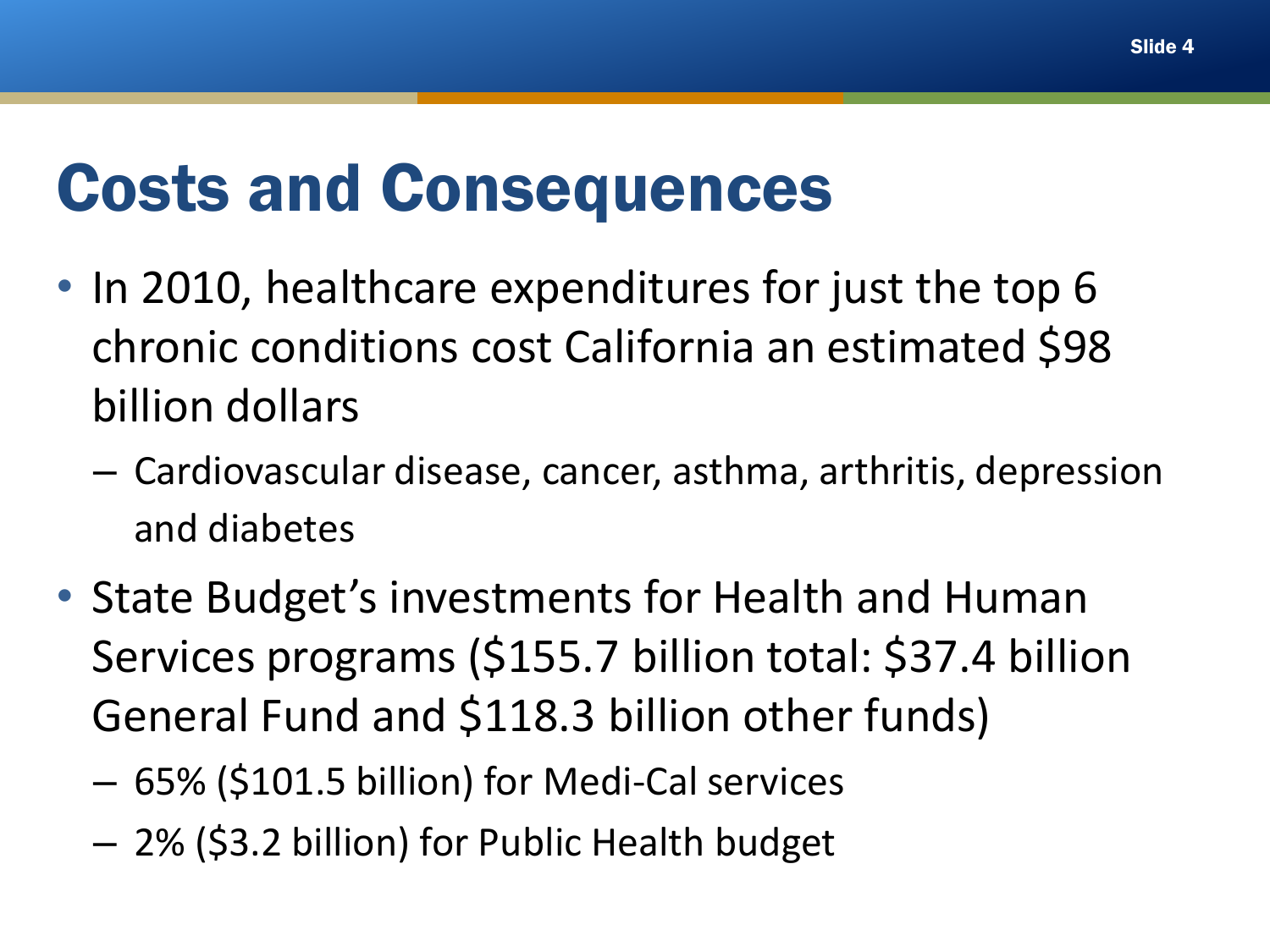### Opportunity To Reverse This Trend

- Community based, cross-sector prevention strategies
- Creating healthier communities
	- reduce rates of chronic disease
	- keep people from needing medical care in the first place
- Communities free from the influence of tobacco and other harmful products, where healthy food is accessible, and where it is easy and safe to walk, bike and play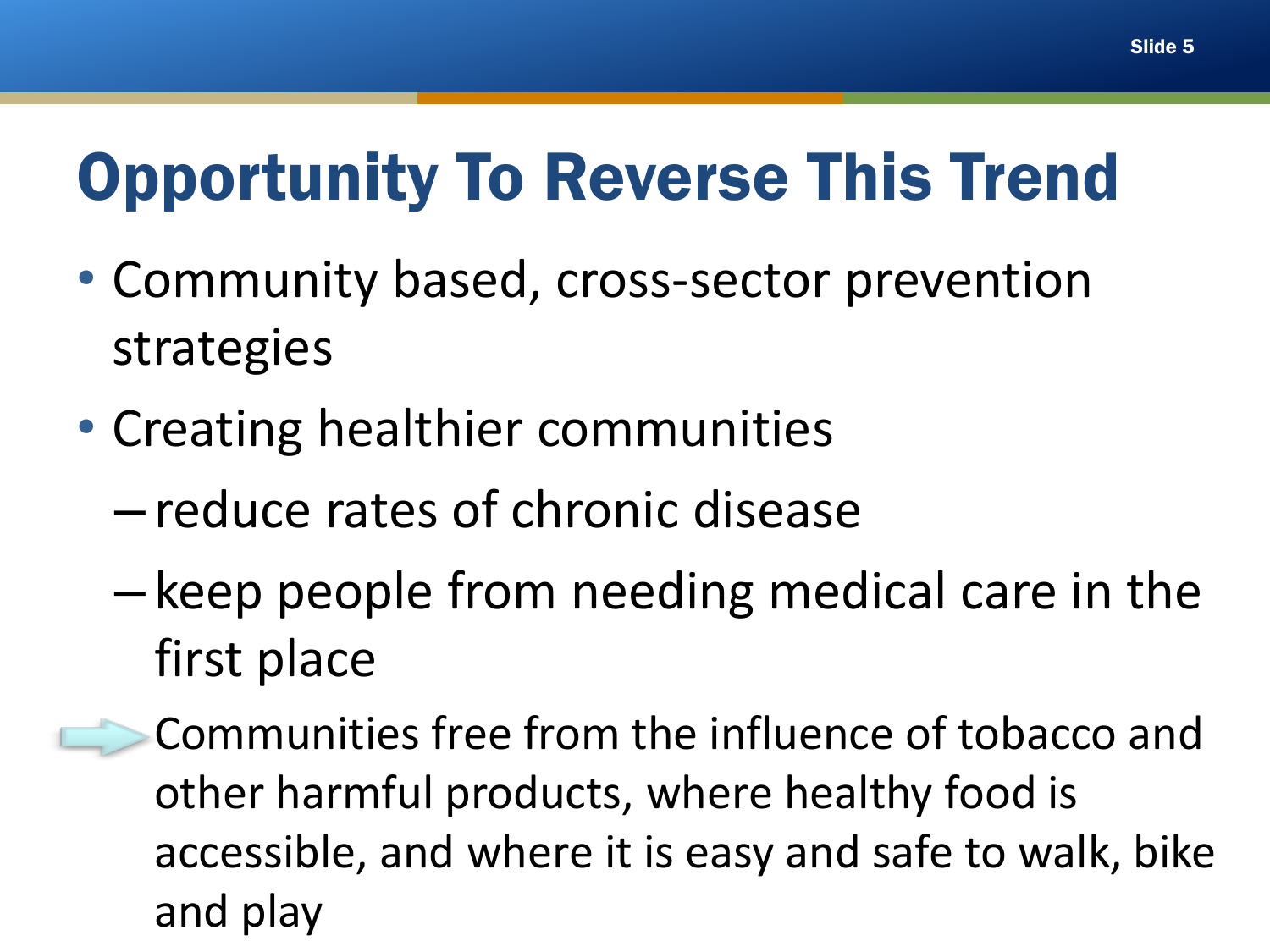# Prevention Successes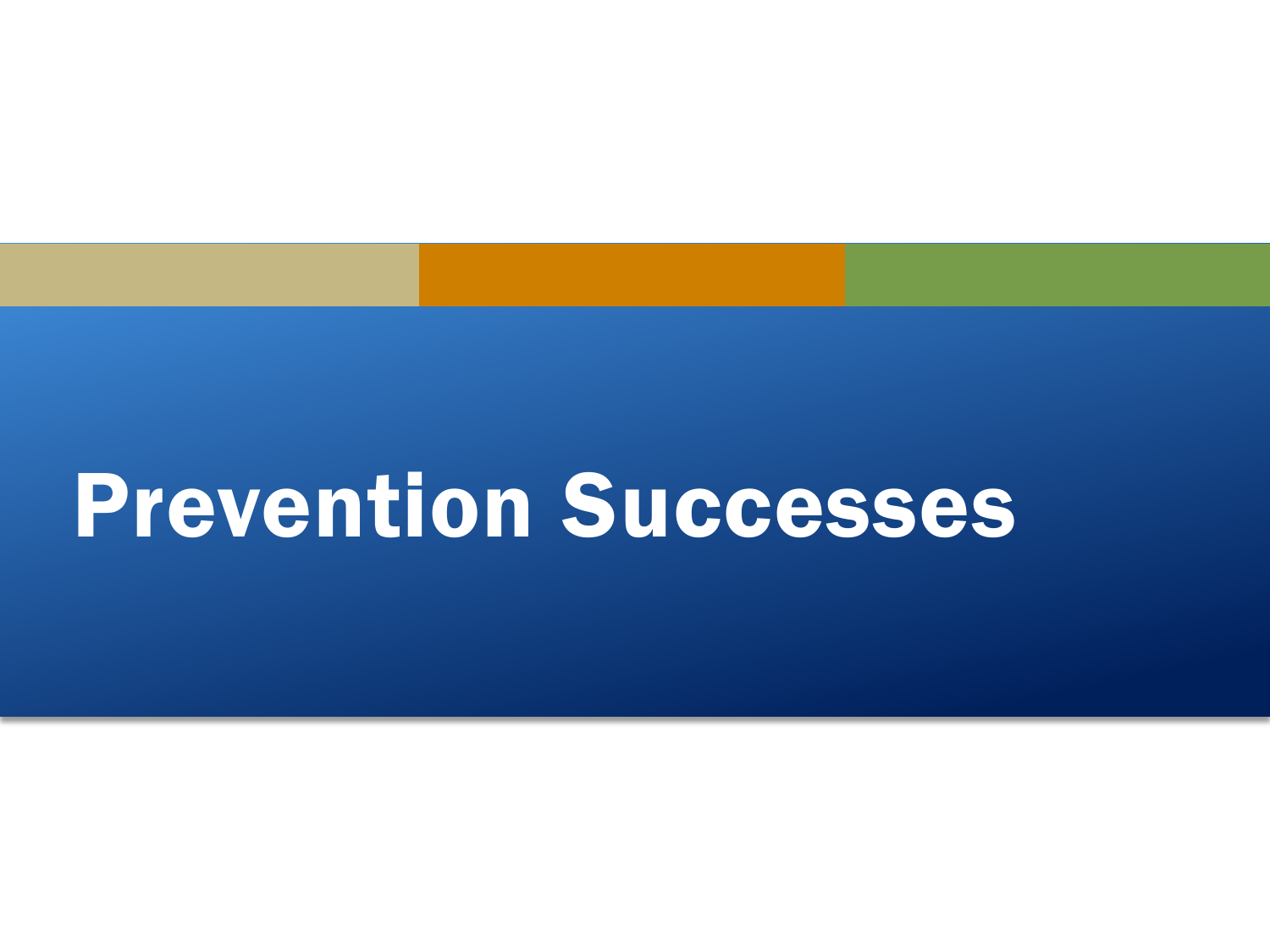#### Tobacco Prevention and Control: Smoking Prevalence Among High School Students, LAUSD, 1997-2015



Data source: Youth Risk Behavior Survey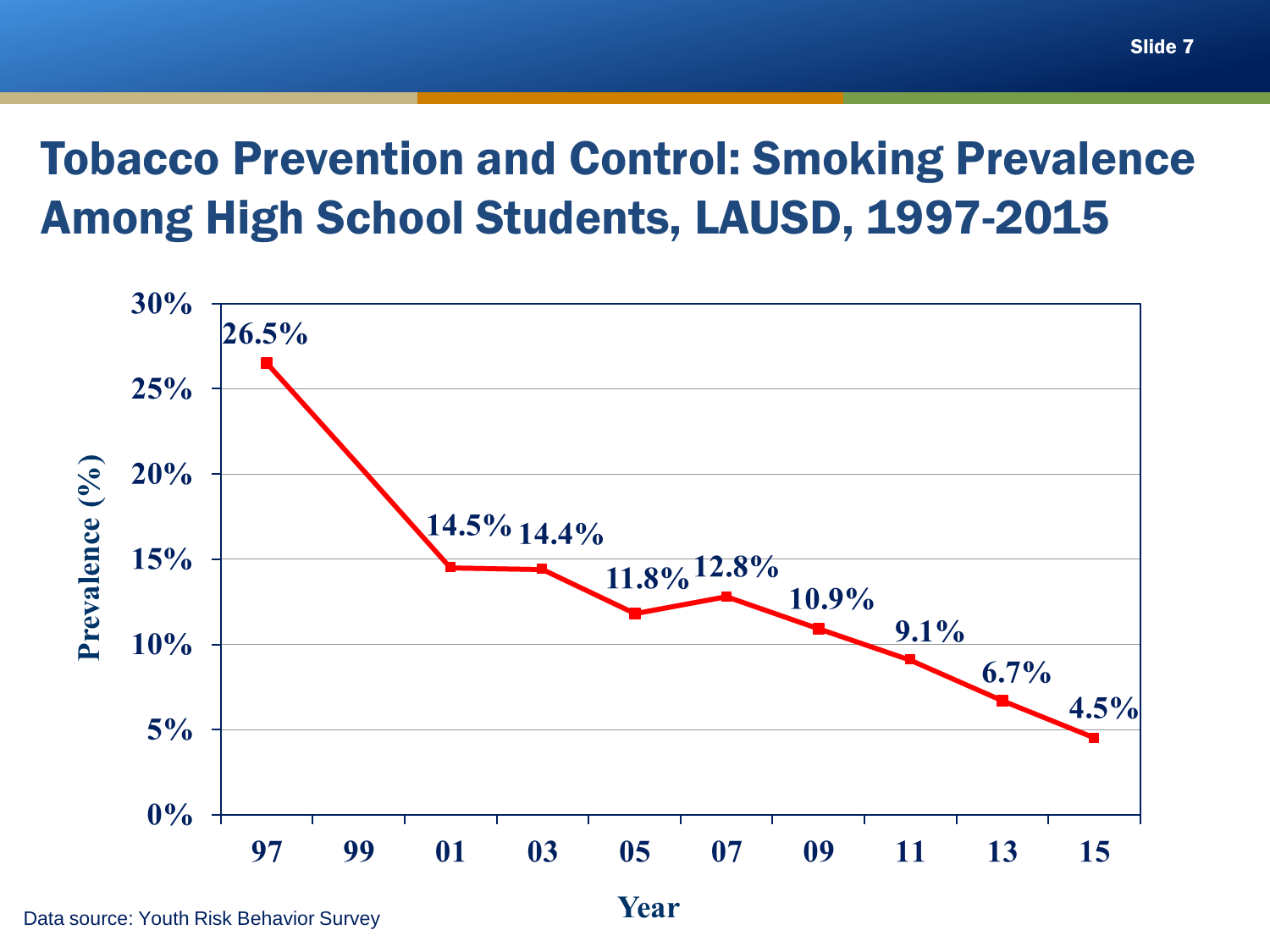### Prevalence of Overweight and Obesity Among 2 - 4 Year Olds in the WIC Program, LA County, 2003-2016



Year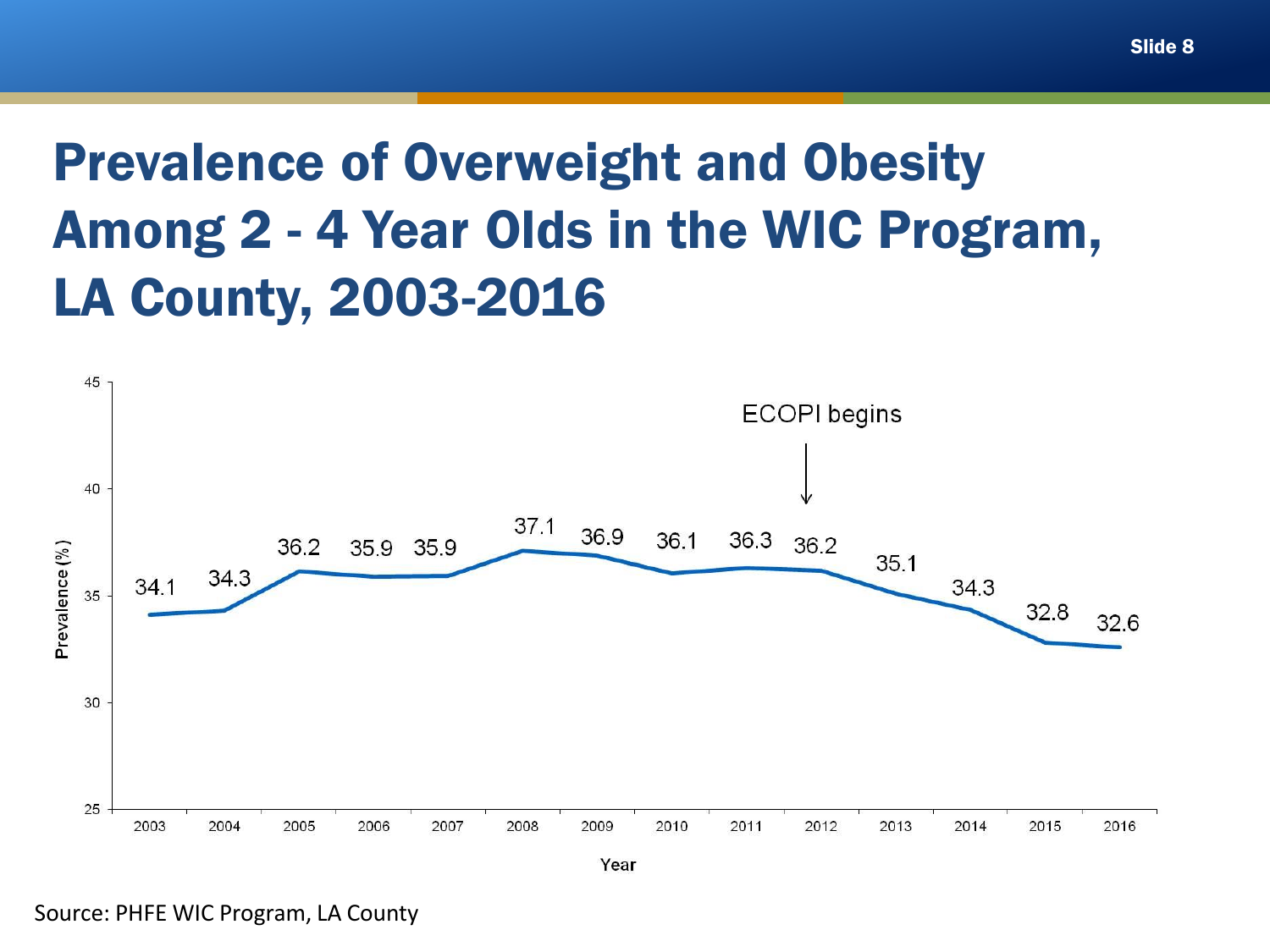### Teen Fertility Rates by Age, LA County, 2007 - 2016



Teen Fertility Rate: The total number of live births per 1,000 adolescent females 10 through 19 years of age at delivery.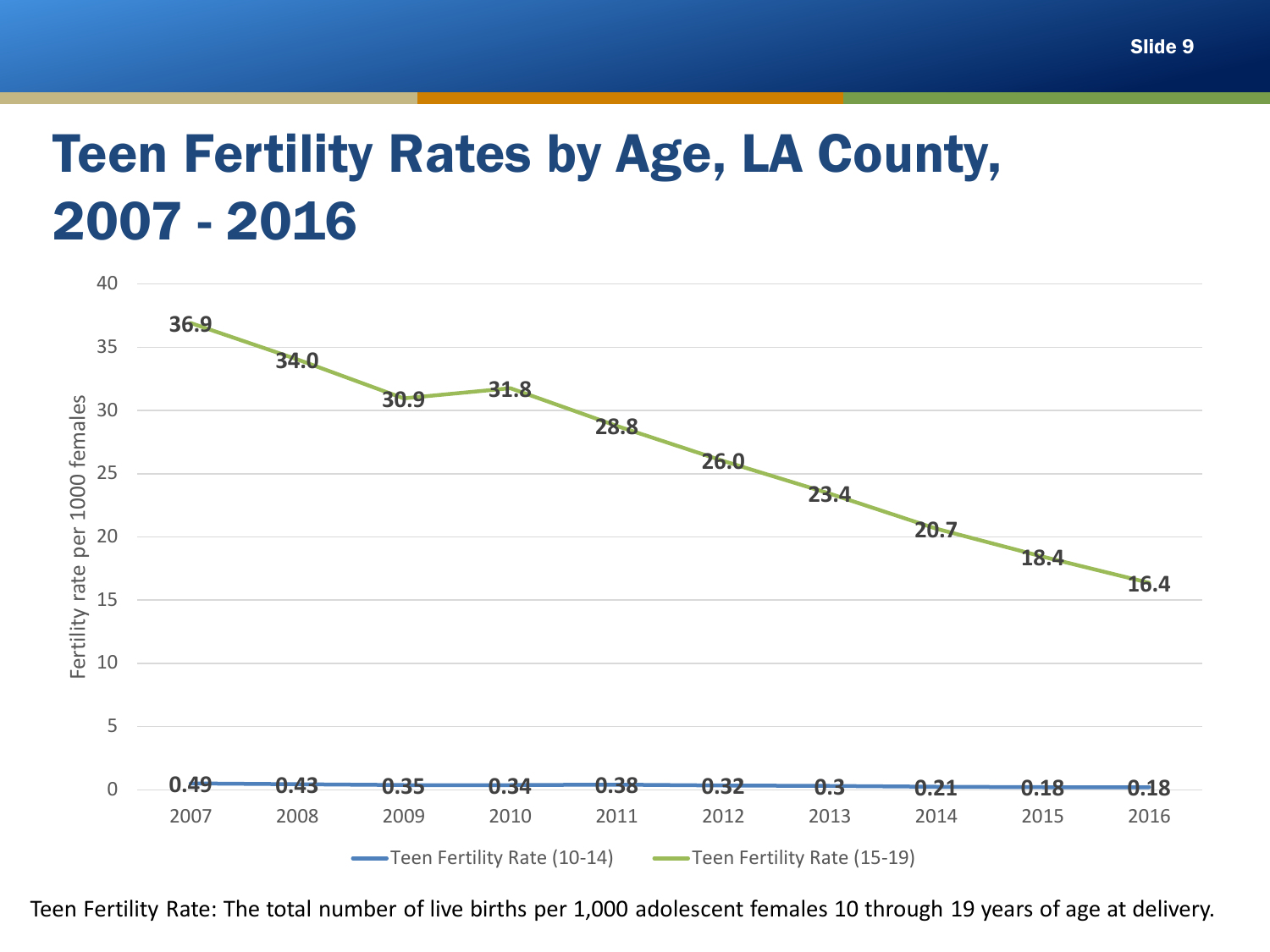# Estimated Cost Savings from PAD (2016)

Estimated chronic disease costs avoided **\$ 510,000**  Estimated criminal justice costs avoided (Part I) **\$ 5,866,000** Total estimated costs avoided **\$ 6,376,000** Total PAD budget **\$ 2,301,000**

### **Roughly \$4.075 million in estimated cost savings due to PAD in 2016**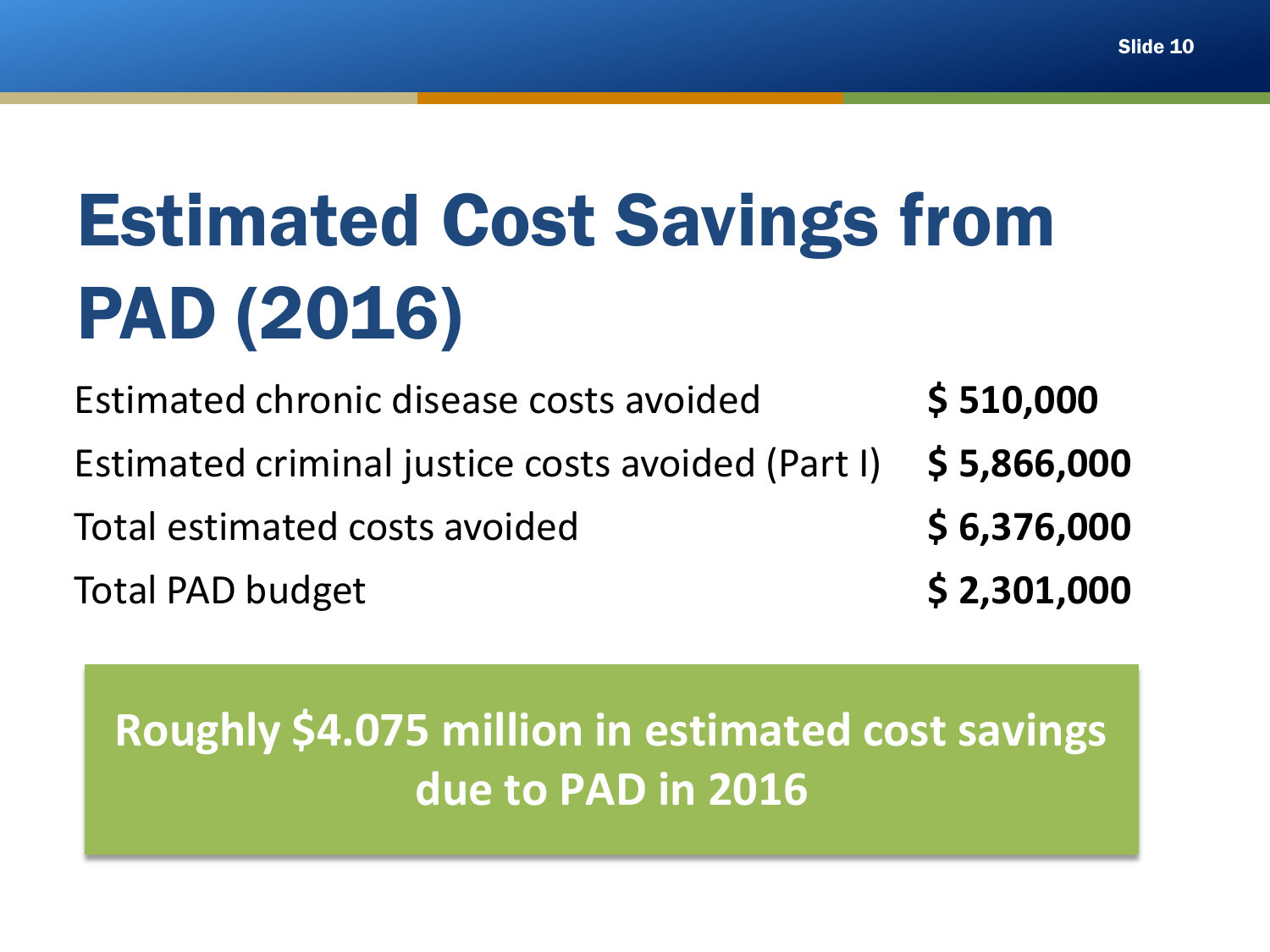# Massachusetts as an Example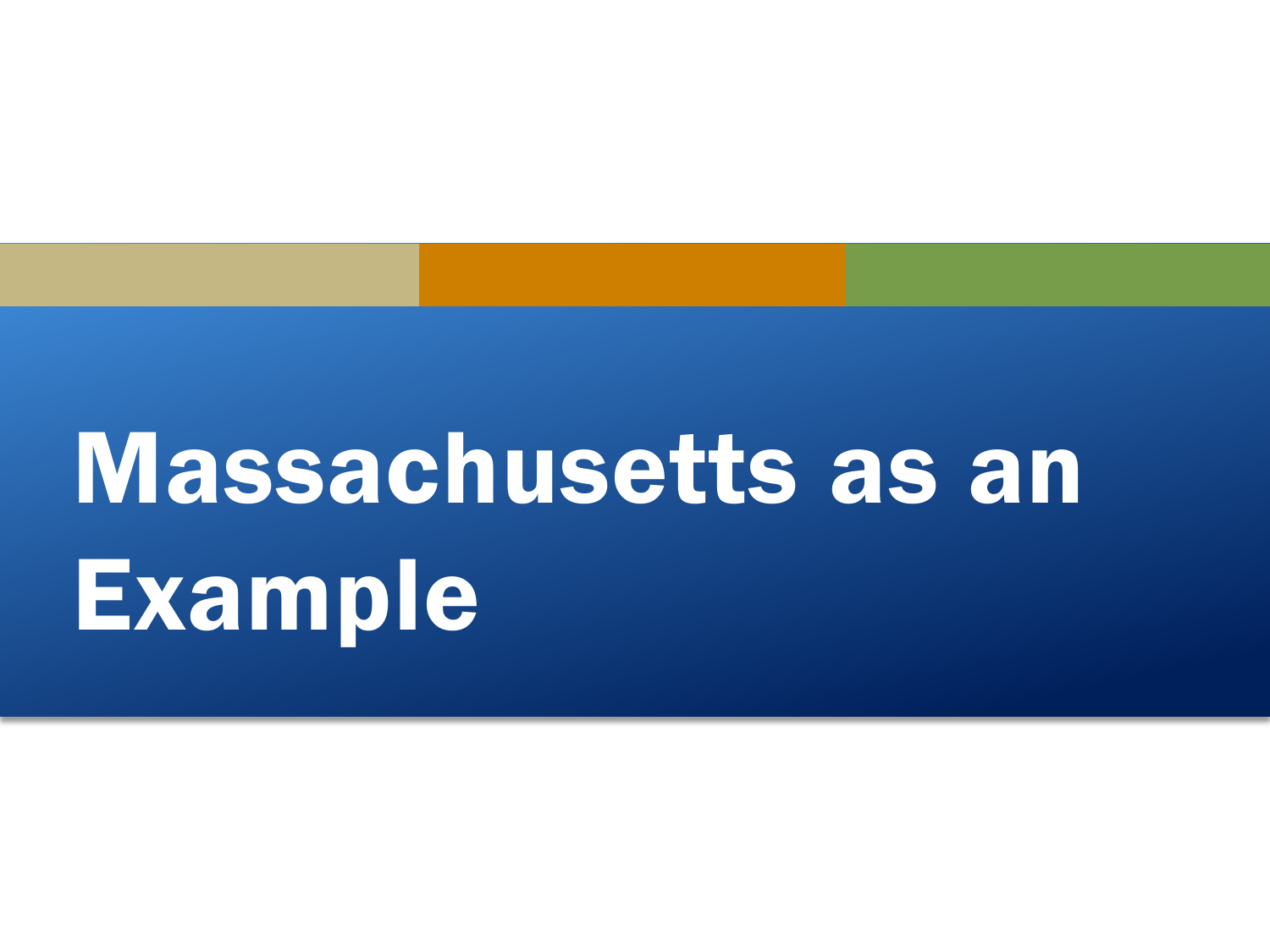# Massachusetts Prevention and Wellness Trust Fund

- Section 60 of Chapter 224 of the Commonwealth Acts of 2012
- Funded through one-time assessment on acute hospitals and payers.
	- 75% of Trust funding allocated to a grantee program
		- Up to 10% allocated to worksite wellness initiatives
		- No more than 15% for Mass. Dept. of Public Health for administration and evaluation activities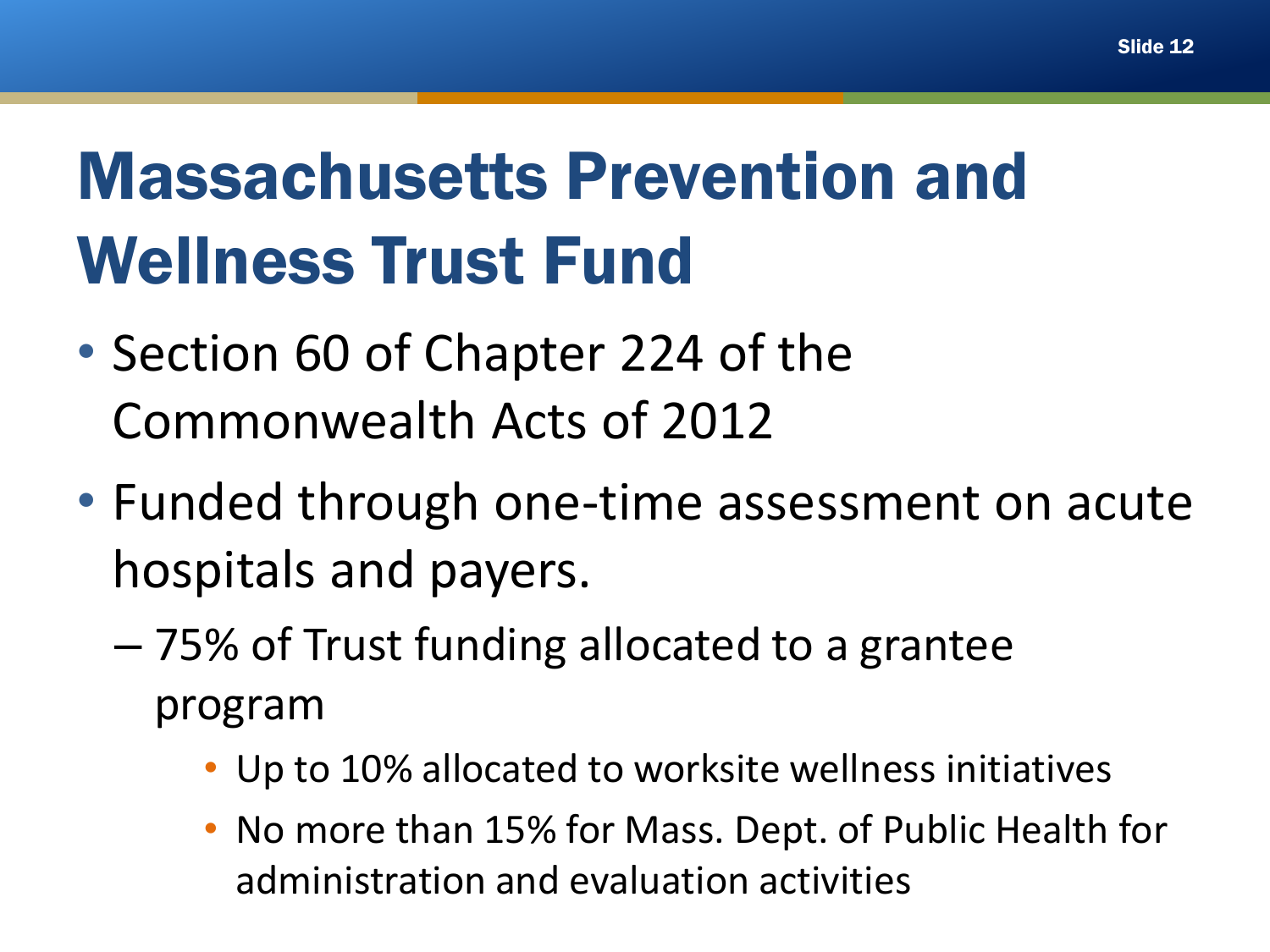# Massachusetts Prevention and Wellness Trust Fund



**JOINING FORCES: Adding Public Health Value to Healthcare Reform** 

The Prevention and Wellness Trust Fund **FINAL REPORT** 



• Findings for the Massachusetts Working on Wellness Program, for worksite health promotion activities, "found an estimated savings for medical care ranging from \$0.76 million to \$4.07 million for the combined top three health behaviors (diet and nutrition, leisure-time exercise, and stress reduction).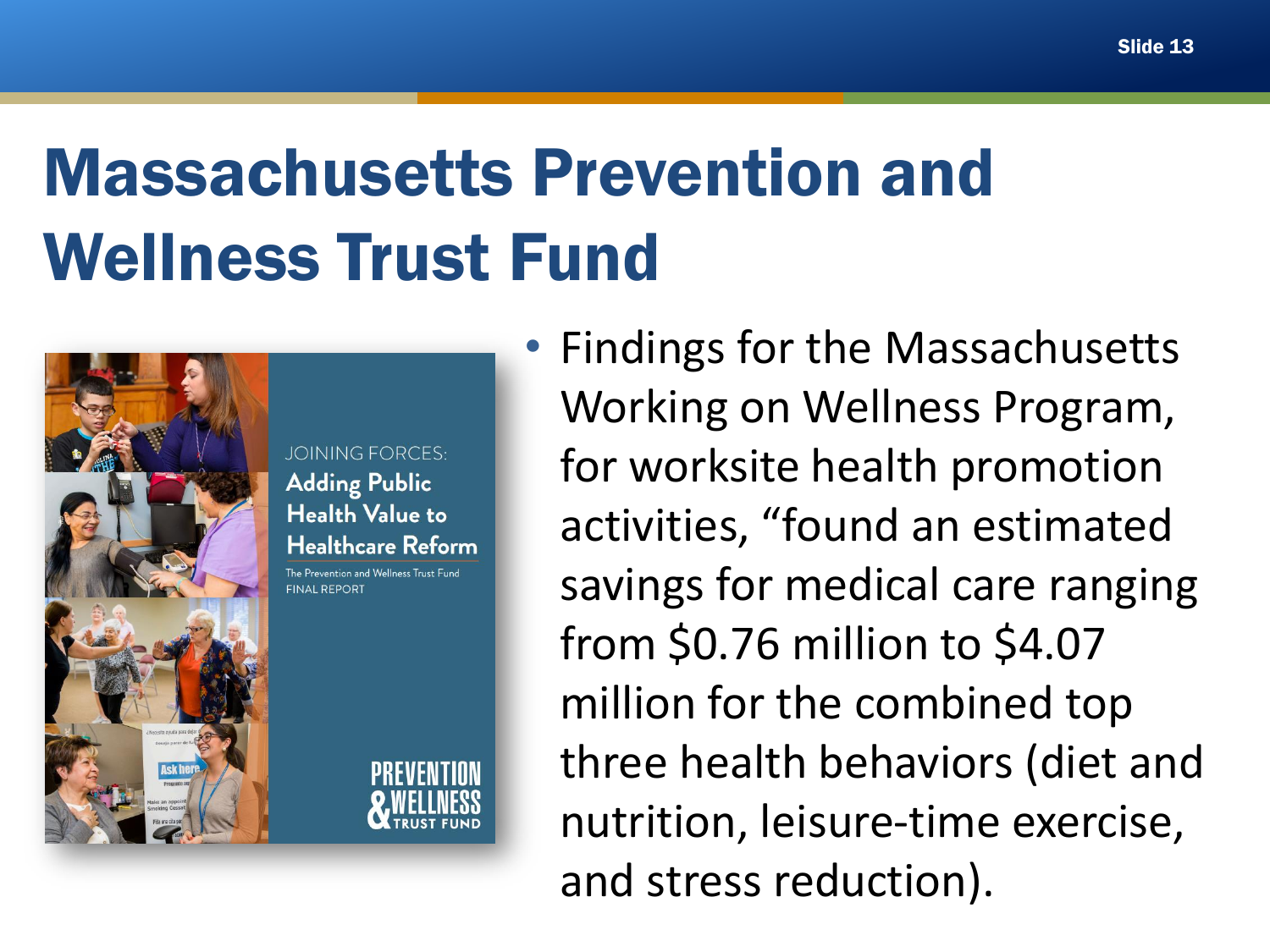Slide 14

### Harvard Catalyst Evaluation Report



EXECUTIVE SUMMARY

Harvard Catalyst's independent evaluation of the Grantee Program found:

#### **HEALTH OUTCOMES AND COSTS**

| Pediatric Asthma         | <b>PWTF Results</b><br>S Interventions appear to be very cost effective at current rates<br>Decline in overall healthcare costs in PWTF communities compared to comparison<br>communities<br>Declining prevalence in several PWTF communities<br>Almost 6,000 school-based education and care management completions                 |                                                                                                                                                                                                                   |
|--------------------------|--------------------------------------------------------------------------------------------------------------------------------------------------------------------------------------------------------------------------------------------------------------------------------------------------------------------------------------|-------------------------------------------------------------------------------------------------------------------------------------------------------------------------------------------------------------------|
| <b>Hypertension</b>      | <b>PWTF Results</b><br>↓ 0.515 to 0.945mmHg drop in Blood Pressure<br>the Increase in Hypertension screening from 58 to 62%<br><b>T</b> Increase in controlled and treated hypertension in several PWTF communities                                                                                                                  |                                                                                                                                                                                                                   |
|                          | <b>Projected Impact</b>                                                                                                                                                                                                                                                                                                              |                                                                                                                                                                                                                   |
|                          | 5-Year<br>Decrease of 21 to 28 Ischemic Heart<br>Disease hospitalizations                                                                                                                                                                                                                                                            | Lifetime<br>Decrease of 81 to 140 Ischemic Heart<br>Disease hospitalizations                                                                                                                                      |
|                          | Decrease of 96 to 145 stroke<br>hospitalizations                                                                                                                                                                                                                                                                                     | Decrease of 444 to 784 stroke<br>hospitalizations                                                                                                                                                                 |
|                          | Decrease of 28 to 48 Cardiovascular<br>Disease deaths<br>\$ \$2 million to \$3 million healthcare                                                                                                                                                                                                                                    | Decrease of 127 to 251 Cardiovascular<br>Disease deaths<br>\$ \$9 million to \$16 million healthcare                                                                                                              |
|                          | costs averted                                                                                                                                                                                                                                                                                                                        | costs averted                                                                                                                                                                                                     |
| <b>Older Adult Falls</b> | <b>PWTF Results</b><br>Decrease in falls by 901 and<br>220 less injuries<br>Decrease in 7 hospitalizations and 48<br>other cases requiring medical care<br>S188,000 healthcare costs averted                                                                                                                                         | <b>5-Year Projected Impact</b><br>S Decrease in falls by 3,000 and 730<br>less injuries<br>Decrease in 25 hospitalizations and<br>160 other cases requiring medical care<br>\$ \$660,000 healthcare costs averted |
| <b>Tobacco Use</b>       | <b>PWTF Results</b><br>↑ 6,396 Housing Units implemented smoke-free policies                                                                                                                                                                                                                                                         |                                                                                                                                                                                                                   |
|                          | Lifetime Projected Impact<br>If PWTF results in 1 out of 1,000 people quitting smoking:<br>V 7 less people would be hospitalized for Ischemic Heart Disease<br>L 28 less people would be hospitalized for stroke<br>8 less people would die from Cardiovascular Disease<br>\$ \$622,118 to \$5.6 million in healthcare costs averted |                                                                                                                                                                                                                   |

• Improvements in the following areas:

- –Hypertension
- Asthma
- Falls in older adults

– Linkages between clinical services and community supports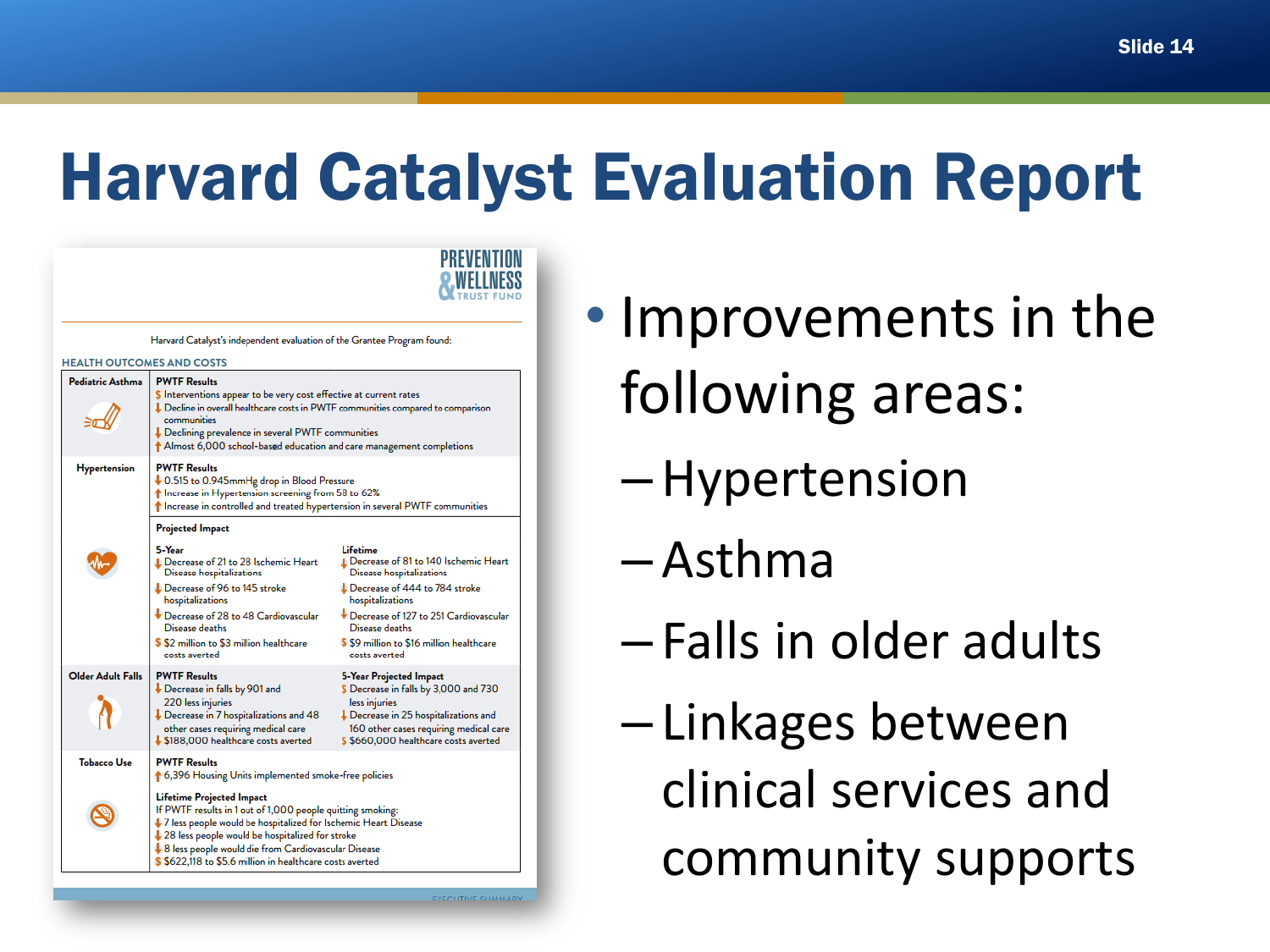# Prevention Opportunities for California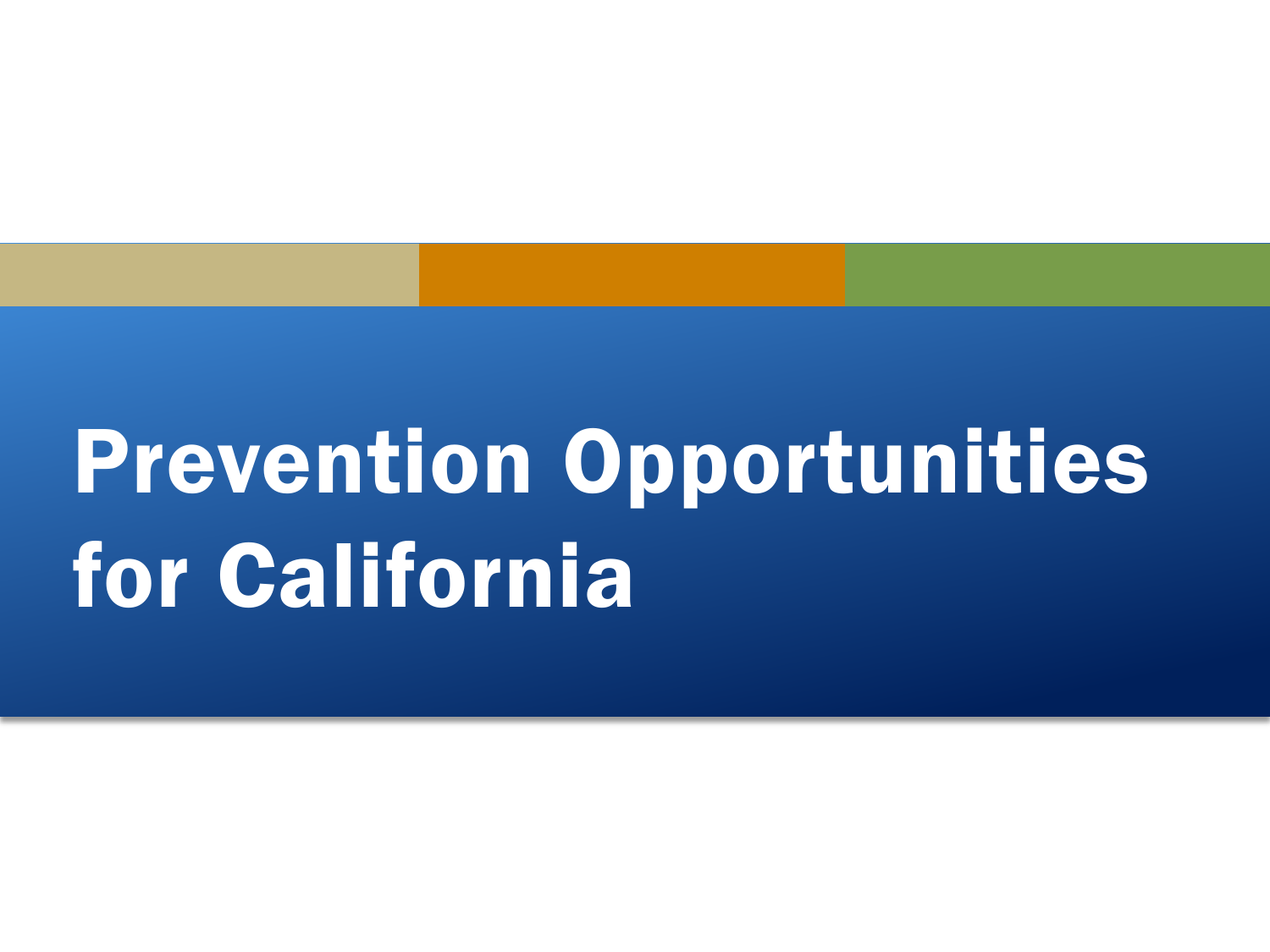# Prevention Opportunities for California

- Sustainability of prevention efforts
	- Prevent illness and injury
	- Improve success of recovery
	- Chronic disease management
- Cost-Containment and Return on Investment
- Reducing health inequities
- Creating better linkages between healthcare systems, providers, public health, and communities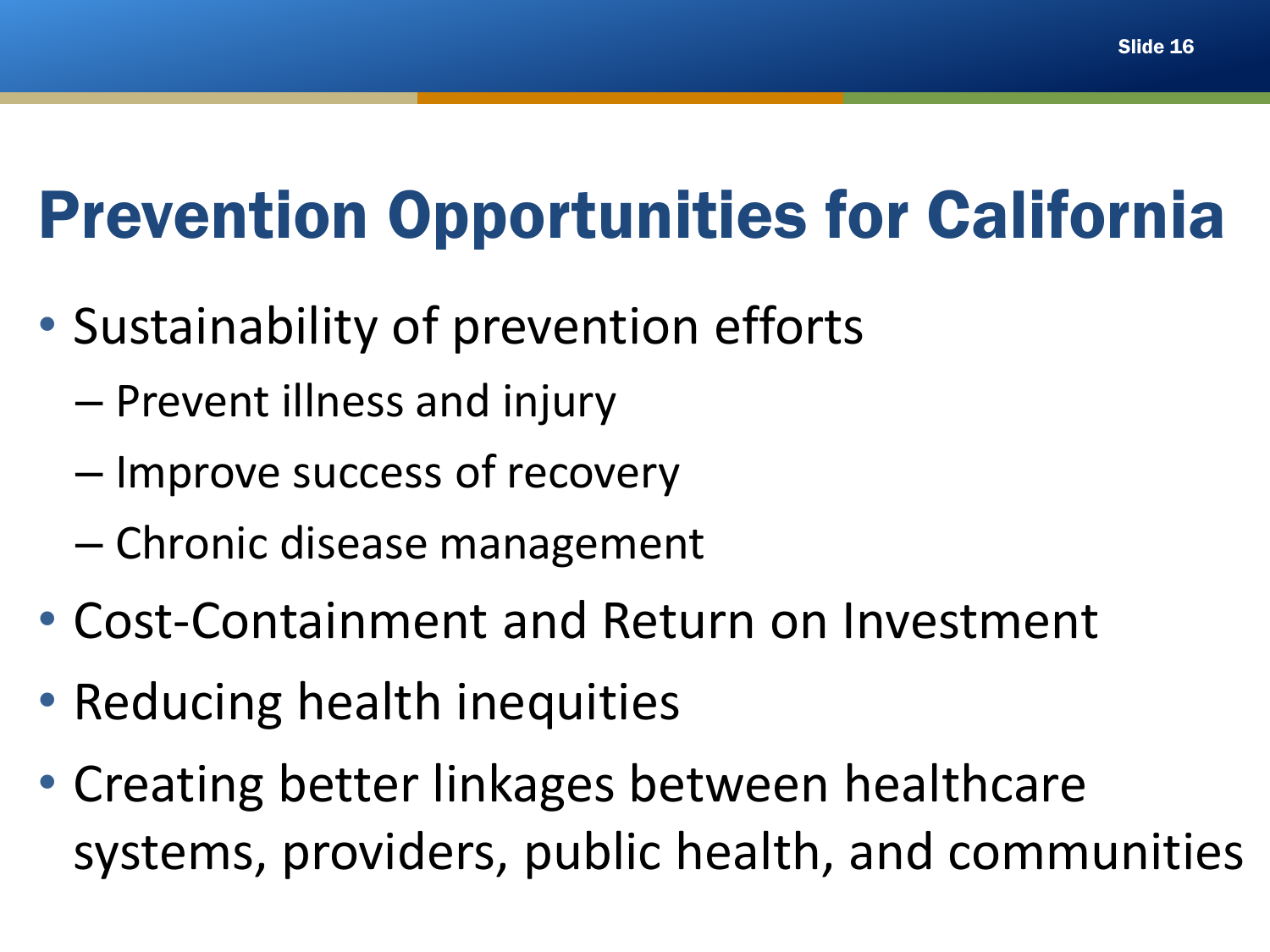### Wellness Fund Strategies

- Pool resources and invest savings from the sectors that receive "returns" on investments
- Portfolio of strategies with short, intermediate, and long-term investments in best/promising practices
- Existing models serve as templates for learning and innovation